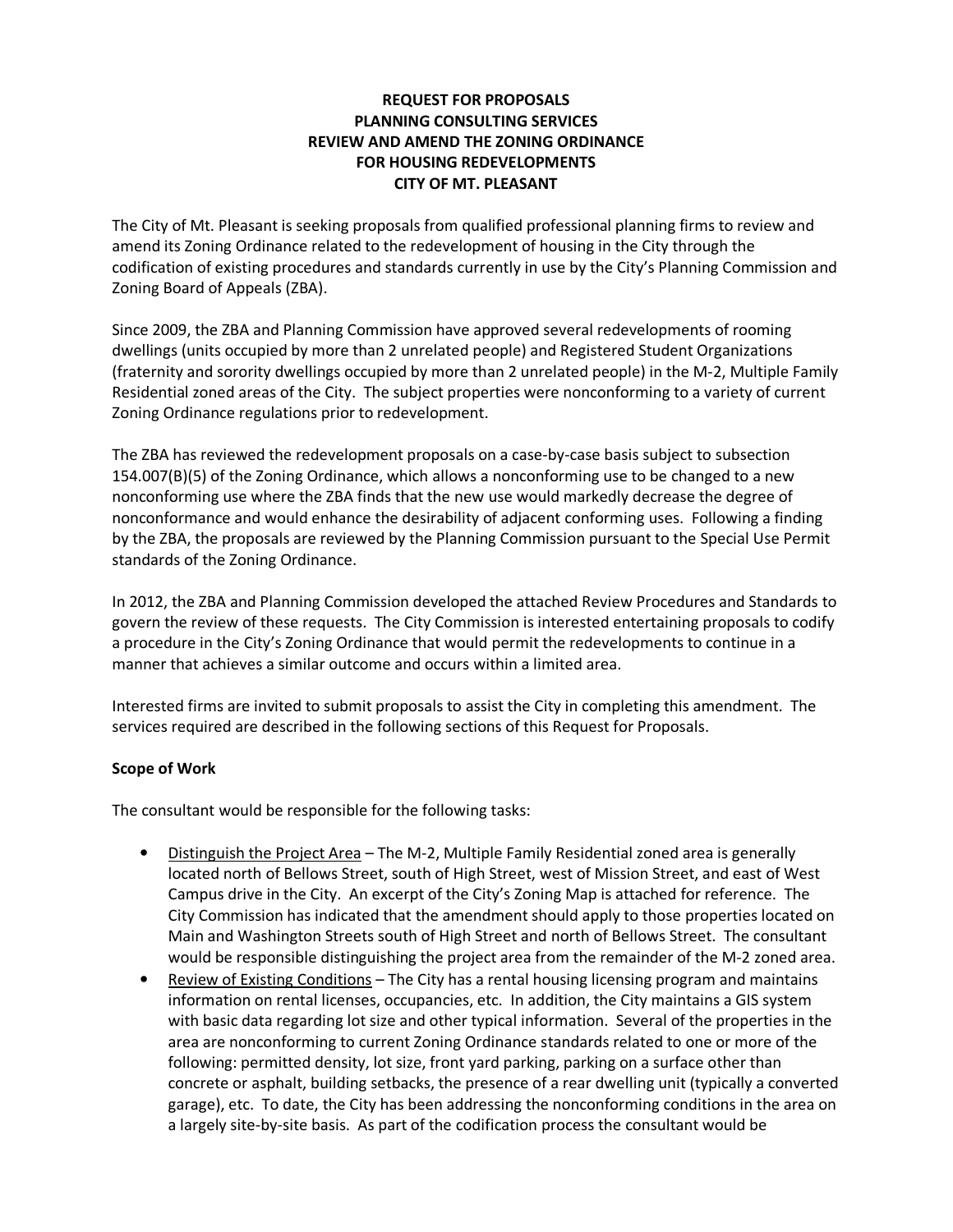Request for Proposals City of Mt. Pleasant – Zoning Ordinance Amendment Consulting Services Page 2 of 4

> responsible for gathering data as necessary for the project area that would identify the nature and type of non-conformities that would be addressed by this procedure.

- Review of Redevelopment Projects Since 2009, several redevelopments have been approved along in the M-2, Multiple Family Residential zoning district utilizing the procedure documented in 2012. There were several previous redevelopments approved in the M-2 district, as well. The consultant would be responsible for reviewing and understanding the redevelopment projects from both field inspection and case file review, as well as meetings with staff, the Zoning Board of Appeals, Planning Commission, and City Commission as needed. The consultant would be responsible for understanding the evolution of the review procedures, and the nature of the redevelopments that are currently being accomplished. It is the desire of the City that any new procedure adopted accomplish redevelopments of the same or improved quality, limited to the identified project area.
- Stakeholder Input The consultant would be responsible for identifying and making outreach to affected stakeholders for input into the amended procedures.
- Zoning Ordinance Amendment The consultant would be responsible for identifying and recommending the appropriate procedures to codify in a Zoning Ordinance amendment that will accomplish redevelopments of the same or improved quality as those currently approved in the identified project area. The consultant would be responsible to the City Commission and would be expected to develop recommended language to amend the City's Zoning Ordinance and attend all public hearings at the Planning Commission and City Commission necessary to accomplish the amendment to the Zoning Ordinance.
- Additional Documentation The consultant would be responsible for the development of any additional documents necessary to support the ordinance amendment and to accomplish continued redevelopment in the project area. These documents may include, but not necessarily be limited to, background study documents to support the amendment and design guidelines to characterize the preferred style of development.

#### Additional Services Required

The proposal should indicate the types and nature of any meetings the consultant identifies as necessary for the completion of the project, including public hearings in front of the Planning Commission and City Commission, as part of the ordinance amendment process.

The City also desires to keep interested parties engaged to the process. The proposal should identify recommended means for doing so with the use of web sites, social media, and the like.

#### Project Schedule

The proposal should include a schedule that identifies the timing of major tasks, beginning with the contract award and ending with adoption by the City Commission.

#### Qualifications

The proposal shall include a statement of qualifications. The statement should include the name, address, and brief history of the firm. The resumes of key personnel that would be assigned to the project, along with a list of their responsibilities within the project should also be provided. In addition,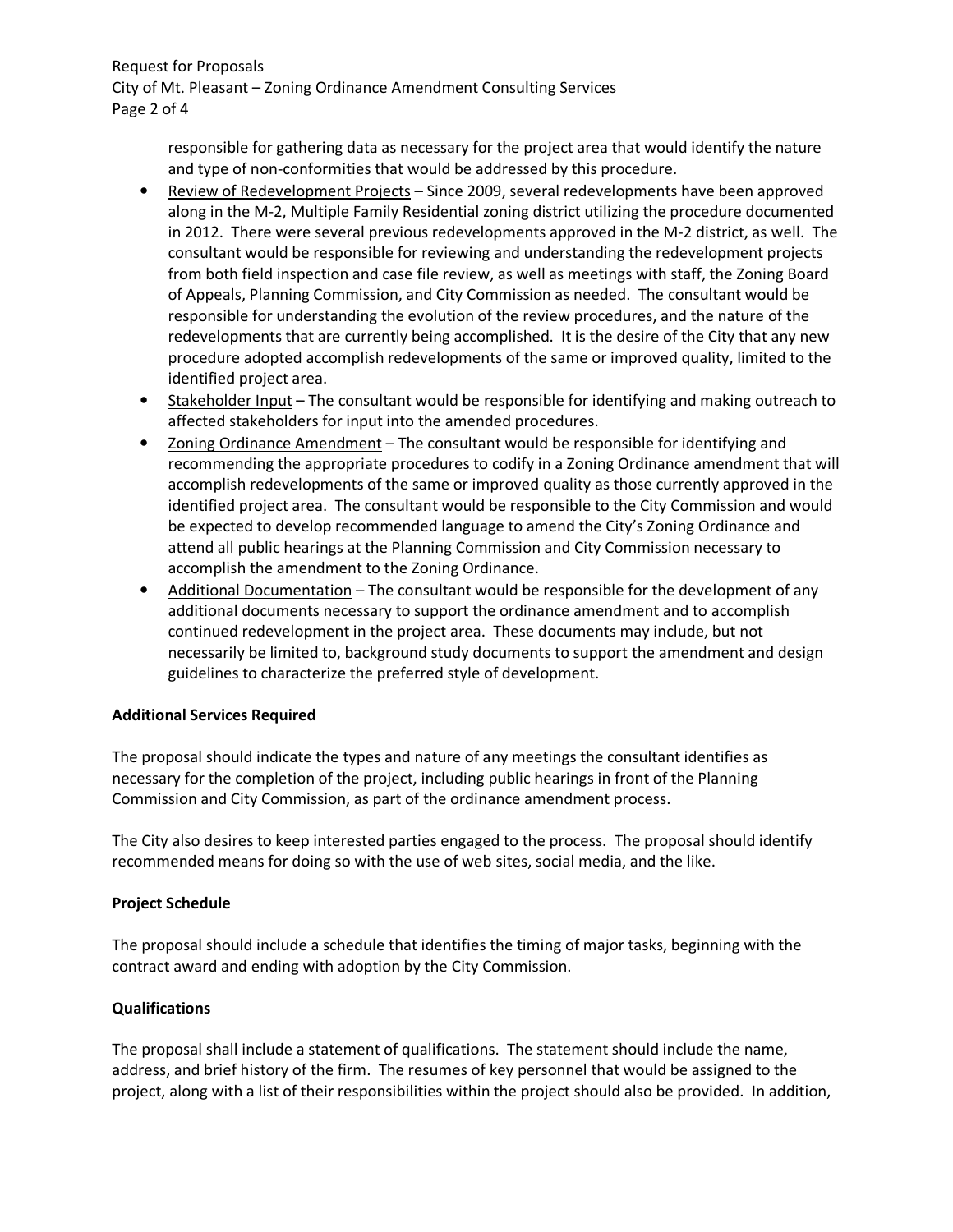Request for Proposals City of Mt. Pleasant – Zoning Ordinance Amendment Consulting Services Page 3 of 4

related experience during the last ten (10) years should be provided (include the name of the community, contact person, and phone number).

#### Project Cost and Contract

The proposal should include the following cost information: the lump sum project cost with a breakdown illustrating the costs of various deliverables; an estimate of the amount of staff time required to complete the project, including the approximate time expected to be allocated to each staff member; the number of meetings/site visits included in the project cost; and the firm's fee schedule for additional work.

The City desires a professional services contract with a not-to-exceed fee for the required services. The contract will provide for monthly billing on a time and materials basis for the services provided. In addition, the contract will include language to allow the project to be terminated by joint agreement of the parties with full compensation being made to the consultant for expenses incurred and work completed to termination date.

#### Proposal Evaluation

Once the proposals are received, they will be reviewed by a committee which will make a recommendation to the City Commission. It is possible that at least one of the firms submitting proposals will be interviewed prior to the final recommendation of the committee to the City Commission.

The proposals will be evaluated based on the criteria listed below. Firms are encouraged to structure the proposals to address the information in the order listed.

- 1. Understanding of the Project The Committee will review a brief statement of the firm's understanding of the project including an overview of the plan to complete the scope of amendments and additional services described in this RFP.
- 2. Public Input and Engagement The Committee will give comparative consideration to the quality of public input sessions and the firm's experience with web, social media, and other recommended engagement techniques.
- 3. Qualifications of the Personnel The Committee will consider the qualifications of the individuals assigned to the project, including the staff time to be devoted to the project.
- 4. **Qualifications of the Firm** The Committee will review the firm's experience in similar projects in the last ten (10) years, as described previously.
- 5. Project Schedule The Committee will evaluate the proposed schedule, as described earlier, for feasibility in meeting the City's time frame.
- 6. Project Cost The Committee will review the total project cost, as well as the value of services provided by the firm, including the level of the personnel and their time that would be devoted to the project.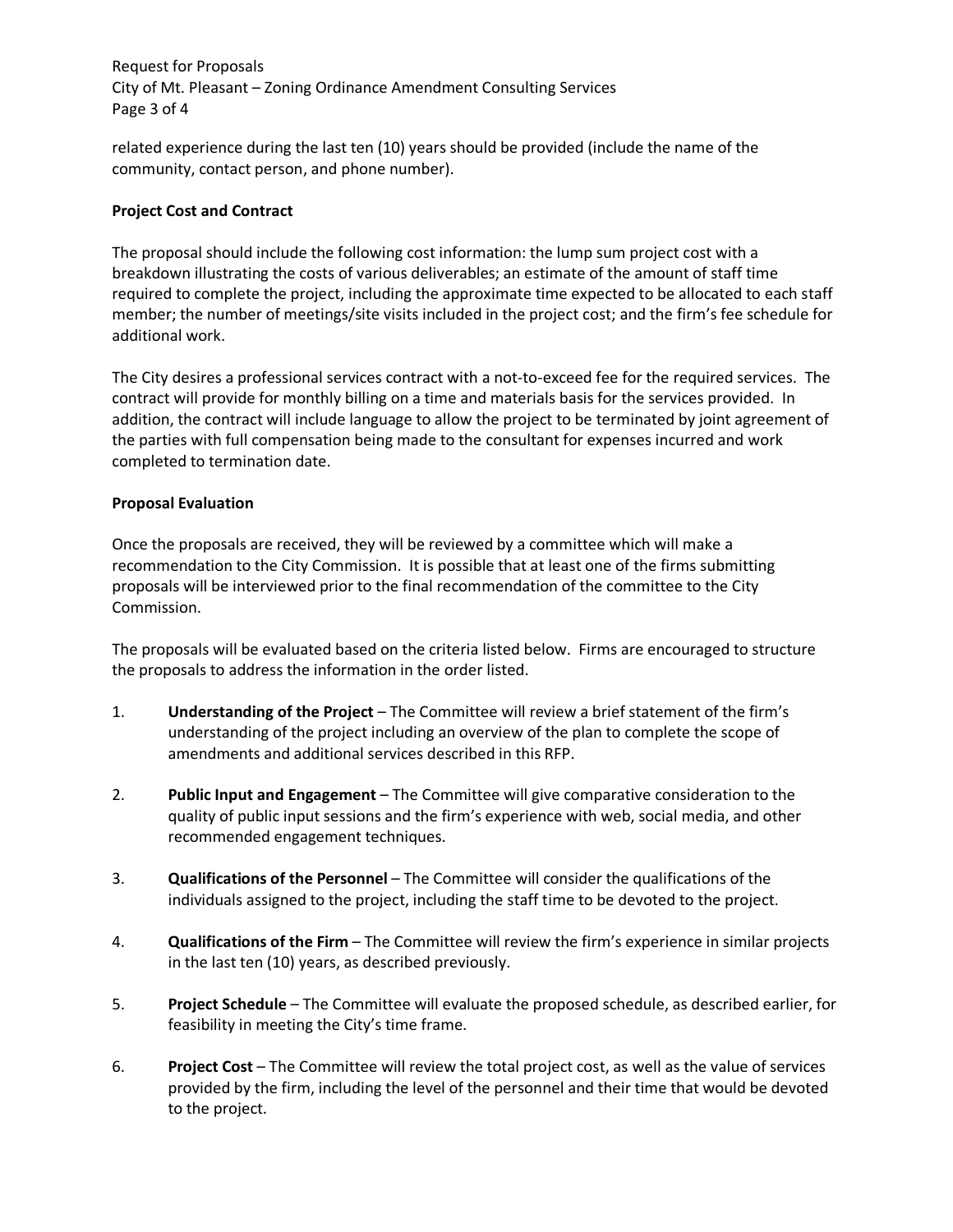Request for Proposals City of Mt. Pleasant – Zoning Ordinance Amendment Consulting Services Page 4 of 4

#### Deliverables

At the close of the project, the selected consultant will provide an electronic copy of any study documents, design guidelines, etc. suitable for reproduction and five (5) original copies of the finished documents. The electronic files shall include editable documents in a Microsoft Word format, along with electronic copies of maps and other exhibits.

#### Submittal Instructions

To be considered, eight (8) copies of the completed proposal must be submitted in a sealed envelope, clearly marked: REQUEST FOR PROPOSALS – ZONING ORDINANCE AMENDMENT and received by 1:30 p.m. on Tuesday, May 14, 2013 by mail or hand delivery to:

City Clerk's Office City of Mt. Pleasant 320 W. Broadway Mt. Pleasant, MI 48858

Proposals arriving after the date and time will remain unopened and will be disqualified. Any proposal may be withdrawn by giving written notice to the City Clerk before the stated proposal opening time. Questions regarding the proposal may be directed by email to:

Jeff Gray Director, Planning and Community Development City of Mt. Pleasant jgray@mt-pleasant.org

Questions must be received by Friday, May 3, 2013. Answers will be posted as they are received in the Bids and Quotes section of the City's website at www.mt-pleasant.org for the benefit of all interested firms. It is the responsibility of the interested firms to check the website for new questions and answers prior to submitting proposals. The names of firms and individuals submitting questions will not be disclosed.

#### Reservations

The City reserves the right to accept any proposal, to reject any or all proposals, to waive defects in proposals submitted in response to this request, and to select the proposal deemed to be in the best interests of the City. Issuance of this proposal does not obligate the City to award a contract. The City accepts no responsibility for reimbursing consultants for expenses incurred in responding to this Request for Proposals.

#### Attachments

- 1. Documentation of Current Review Procedures and Standards: Redevelopment of Housing in the M-2 Zoning District
- 2. Excerpt of City Zoning Map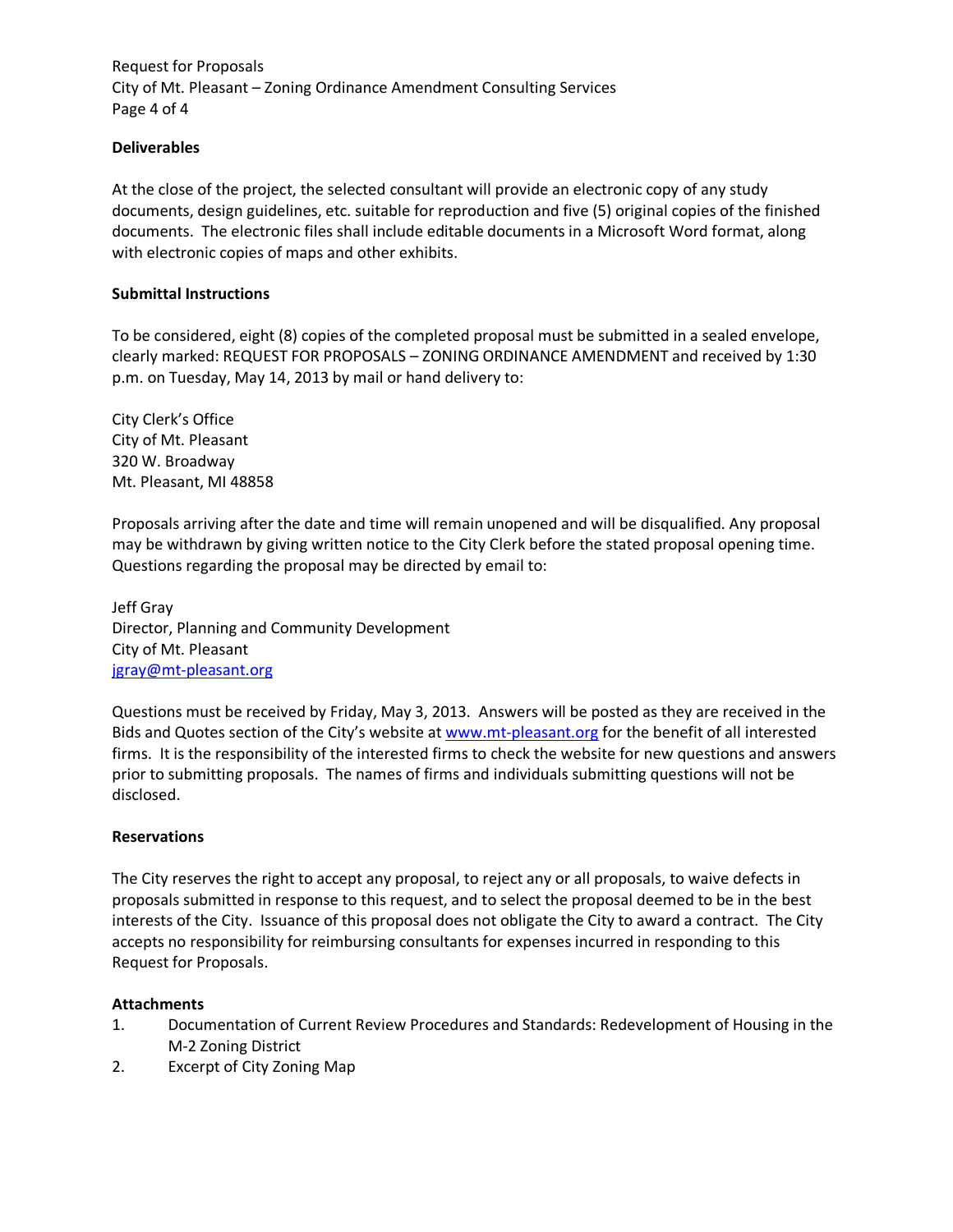# **Documentation of Current Review Procedures and Standards Redevelopment of Housing in the M-2 Zoning District September 24, 2012**

# **INTRODUCTION:**

Since 2009, the Zoning Board of Appeals (ZBA) and Planning Commission have approved several redevelopments of rooming dwellings (units occupied by more than 2 unrelated people) and Registered Student Organizations (fraternity and sorority dwellings occupied by more than 2 unrelated people). The subject properties were nonconforming to a variety of current Zoning Ordinance regulations prior to redevelopment.

Nonconformities on properties occur when the Zoning Ordinance is amended and an existing property that conformed to the previous ordinance no longer conforms to the new ordinance. State law prohibits the City from requiring the existing property to be brought into conformance with the new ordinance and provides that nonconforming properties may be maintained.

The ZBA has reviewed the redevelopment proposals on a case-by-case basis subject to subsection  $154.007(B)(5)$  of the Zoning Ordinance, which allows a nonconforming use to be changed to a new nonconforming use where the ZBA finds that the new use would markedly decrease the degree of nonconformance and would enhance the desirability of adjacent conforming uses. Following a finding by the ZBA, the proposals are reviewed by the Planning Commission pursuant to the Special Use Permit standards of the Zoning Ordinance.

In a work session on November 14, 2011 staff reviewed the established review standards and procedures that have been implemented by the ZBA and Planning Commission regarding redevelopment proposals. The City Commission requested that these standards and procedures be documented in writing.

The purpose of the documentation is to compile the procedure that has evolved over the course of a number of meetings of the ZBA and Planning Commission into a single document. This will increase the opportunity for board and commission members, the general public, and the development community to be fully aware of the procedure and expectations. Prioritization of an ordinance amendment will then be considered following completion of the Master Plan update.

## **REVIEW STANDARDS AND PROCEDURES:**

The review of the redevelopment projects initially was discussed by the Planning Commission in September of 2009, after a local developer approached staff regarding the possibility of redeveloping a property he owned. Staff was interested in having feedback from the Planning Commission about their willingness to review such a request in coordination with the ZBA.

Both the Planning Commission and ZBA have held a number of work sessions to discuss various aspects of the review, including analysis and discussion following completion of the projects. These sessions, along with the added experience of processing several applications have refined the standards and procedures as follows: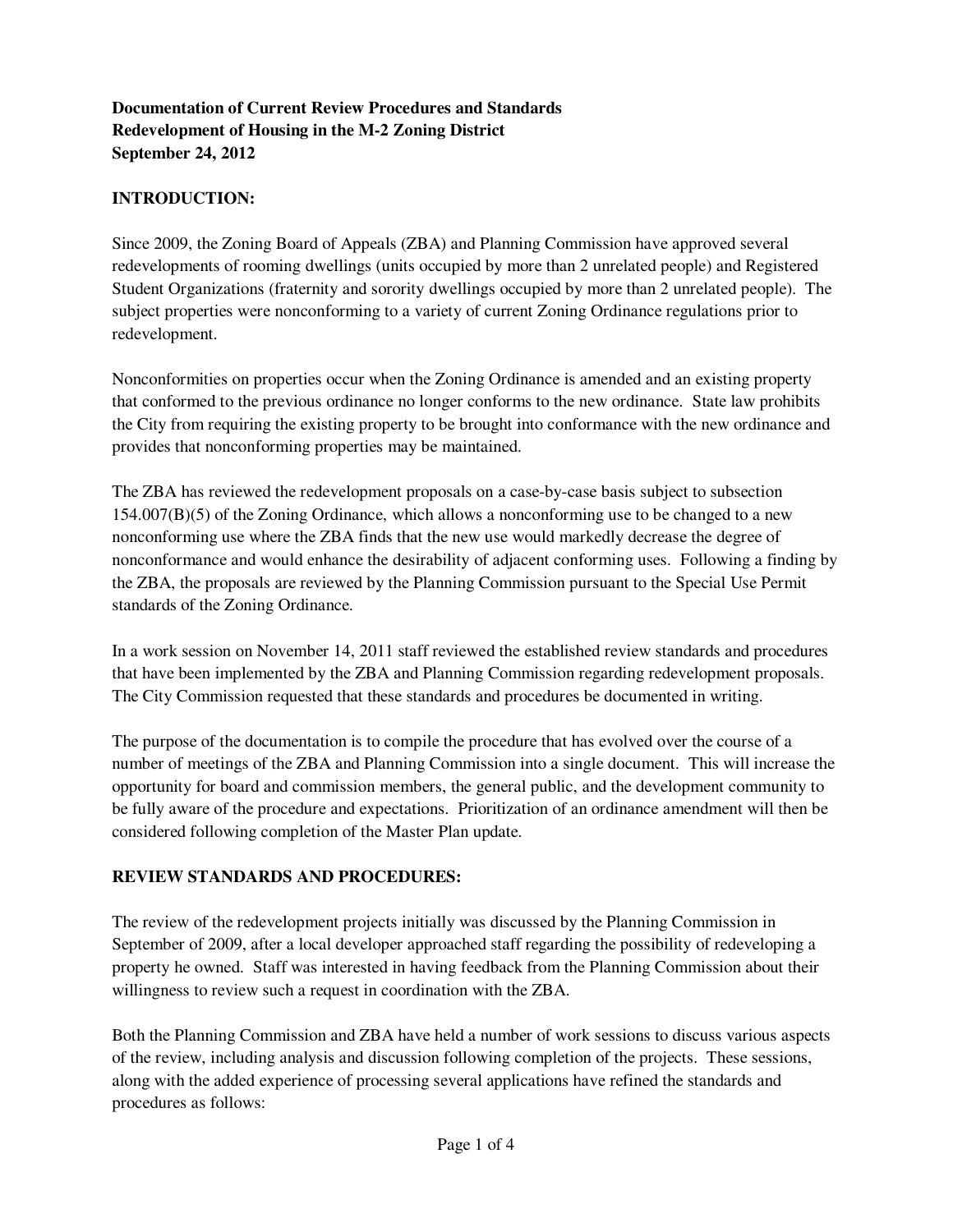Decrease in Nonconforming Conditions – The current Zoning Ordinance permits consideration of these redevelopment requests where nonconformities exist and the new development is found to "markedly decrease the degree of nonconformance." The applicant is expected to demonstrate how the redevelopment will reduce the nonconforming conditions on the property.

The following are examples of nonconformities that have been reduced or eliminated with previously approved redevelopment projects:

- > Increased number of on-site parking spaces
- > Replacement of gravel parking areas with paved spaces
- > Improved setback between buildings on neighboring properties
- > Increased the square footage of living area in the dwelling per resident
- > Elimination of rear dwellings
- Reconfiguration of nonconforming lots
- Improved Building Appearance Buildings approved by these procedures are expected to be of materials and design that represent an improvement to the buildings that they replace. Consideration is given to assuring that the buildings are consistent with the historic character of the neighborhood. This means that attention must be paid to providing building materials that are durable, with some portion of the building often clad in brick. It is also expected that the redeveloped buildings will exhibit architectural features found elsewhere in the vicinity.

Examples of these features include:

- > Window and building trim details
- > Divided light windows
- > Dormer details
- > Accent colors and siding materials
- Covered porches, including decorative columns and railings
- Window symmetry and building massing
- > Increased roof pitch, and roof profiles

Applicants are encouraged to review the existing buildings on the street and neighboring street for examples of appropriate architectural detailing. Applicants are also encouraged to not replicate the same design on multiple properties they develop. Staff has photographic examples of existing houses in portions of the Main and Washington neighborhoods.

 $\triangle$  Improved Site Design – In addition to site improvements that may result from the elimination of nonconformities (like providing paved parking), redeveloped sites also exhibit improved site design. Many of these features are uncommon in the existing dwellings in the neighborhood.

Approved projects often include:

- > Foundation plantings
- > Yard and landscaping irrigation systems
- > Decorative fences to screen parking from the street
- > Dedicated bike parking
- Reduction in the number of driveways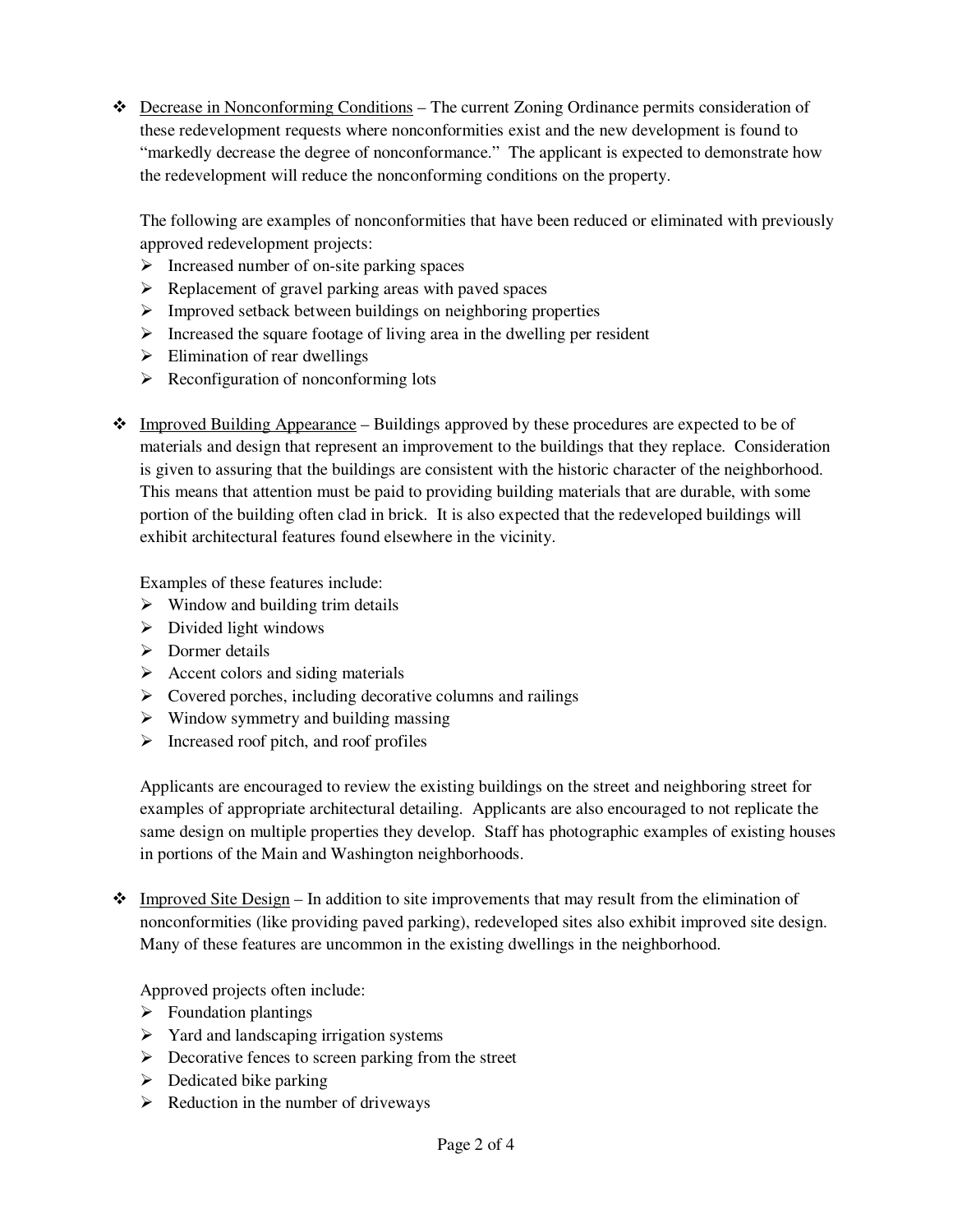- > Elimination of front yard parking, with parking access often to rear alleys
- > Elimination of dumpsters in favor of screened trash carts
- $\bullet$  Improved Lease Agreements In order to anticipate and reduce any issues that might result from even modest increases in density, applicants have offered improved lease provisions during their ZBA reviews. These agreements often include greater landlord responsibility in policing tenant issues, and increase tenant fines for trash and nuisance party violations. In addition to making an effort to reduce ordinance violations and the City resources associated with enforcement, these provisions help to protect the applicant's investment in the property.
- Modest Increase in Building Occupancy From the time of the first redevelopment request, the ZBA and the Planning Commission have been asked by the applicants to consider allowing additional tenants in the redeveloped projects. The additional rental income allows the applicant to offset some of the costs associated with the building and site improvements, as well as the increased property taxes, that result from the redevelopment.

Consideration will be given to redevelopments that will result in increases in occupancy of one or two people. Projects that can be found to meet all of the previous standards and procedures listed in this document may be considered for an increase of one occupant. Those redevelopment projects that set themselves apart as distinctive from others may be considered for an increase of two occupants.

As it is the goal of these standards and procedures to both substantially reduce the degree of nonconformance of properties in the district (consistent with the standards listed in subsection 154.007(B)(5) of the Zoning Ordinance) and to enhance and improve the general character of the neighborhood through improved building and site design, **distinctive projects will only be considered for two additional occupants if they are characterized by all of the following**:

> Elimination of notable nonconformities - Many properties in the district are characterized by a number of typical nonconformities, such as: a lack of a sufficient number of parking spaces, stacked parking spaces, parking on gravel lots, a lack of appropriate separation between buildings on adjoining properties, and building setbacks less than those required by ordinance.

However, the nature of the nonconformity on some properties is distinct from most others in the area, making them inconsistent with the general character of the neighborhood. Examples of such nonconformities include:

- $\checkmark$  Parcels that are narrower in width or smaller in area than others along the same street and block.
- $\checkmark$  Properties with former accessory structures that have been converted into dwellings (socalled "rear dwelling units").
- $\checkmark$  Properties with an inordinate number of nonconformities when compared to others on the same street and block
- > Durable and distinct building design Redevelopment projects proposed for two additional tenants should be distinguished from other such projects by the extensive use of durable building materials and distinct building design and architectural details. Consideration will be given to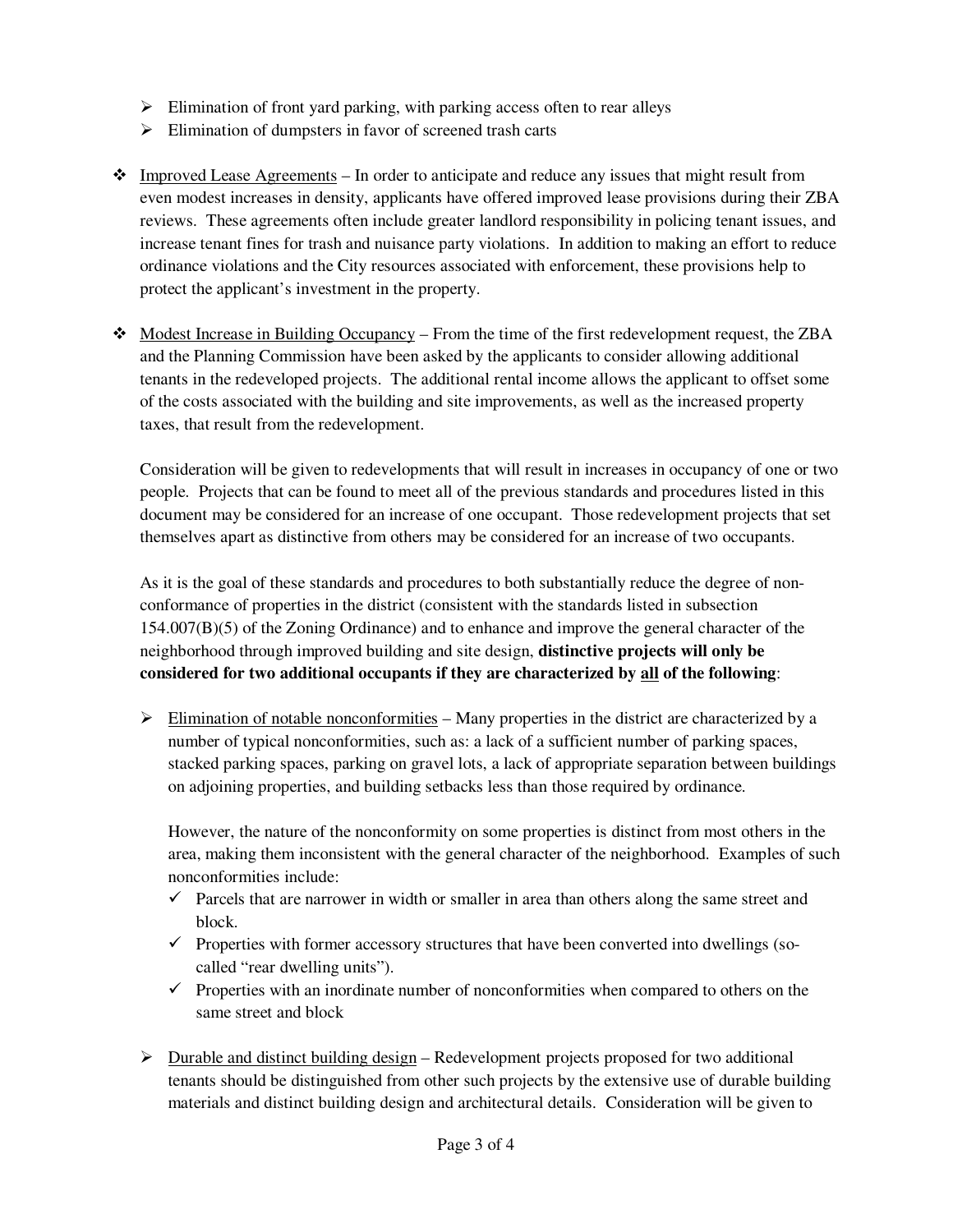those buildings that match the notable features of existing and past historically significant homes within the district and in surrounding areas. Applicants should demonstrate examples through photos of the homes and details that they identify as similar to the proposed redevelopment project and take particular note of the following:

- $\checkmark$  Historic architectural style, including the use of details customarily expected with that style throughout the building design
- $\checkmark$  Building massing and composition
- $\checkmark$  Roof pitch
- $\checkmark$  Architectural details, including bracketing; moldings; window and door surrounds; column details; the proportion and reveal of shingles, shakes, and clapboards, including decorative shingles; etc.
- $\checkmark$  Window placement and proportion
- $\checkmark$  The extent of the use of durable building materials, including brick and other masonry.
- $\checkmark$  When shingles, shakes, and/or clapboards are used, the extent of the use of hardwood, fiber cement, and other similar products
- $\checkmark$  Utilization of unique architectural elements such as turrets, box or bay windows, etc.
- > Demonstrated track record or (for new owners) capacity for long-term maintenance and code compliance – Specific consideration will be given to the property owner's ability to assure the long-term maintenance of the proposed redevelopment and tenant compliance with City codes and ordinances. Property owners and their agents are expected to identify code violations on their properties and to accomplish timely compliance with ordinance requirements. Attention to these items will assure that properties will continue to enhance neighborhood character over the long run, while reducing demands on City staff and resources.
- $\triangle$  Concurrent Review of Applications As noted above, requests to redevelop rooming dwellings and Registered Student Organizations require application to both the ZBA and the Planning Commission. If an applicant desires, staff will process the applications to both boards concurrently. This means that if the ZBA takes action on the request at their meeting (on the fourth Wednesday of the month), the request can be before the Planning Commission as soon as the next week (on the first Thursday of the following month). In any case, ZBA action must occur first.

This procedure keeps the review time between the two groups to a minimum. It also affords at least two public hearing opportunities; and it assures that two independent boards have completed a careful review before discretionary approvals will be granted.

The preceding review standards and procedures for the redevelopment of housing in M-2 zoned neighborhoods have been reviewed and endorsed by the Zoning Board of Appeals and Planning Commission of the City of Mt. Pleasant on the dates noted below. Copies of these standards and procedures will be made available in the Planning and Community Development Department in City Hall and will be posted on the City's website where other planning and zoning related documents can be found.

| <b>Planning Commission</b> | Date: March 1, 2012 | Revised: February 7, 2013 |
|----------------------------|---------------------|---------------------------|
| Zoning Board of Appeals    | Date: May 23, 2012  | Revised: January 23, 2013 |